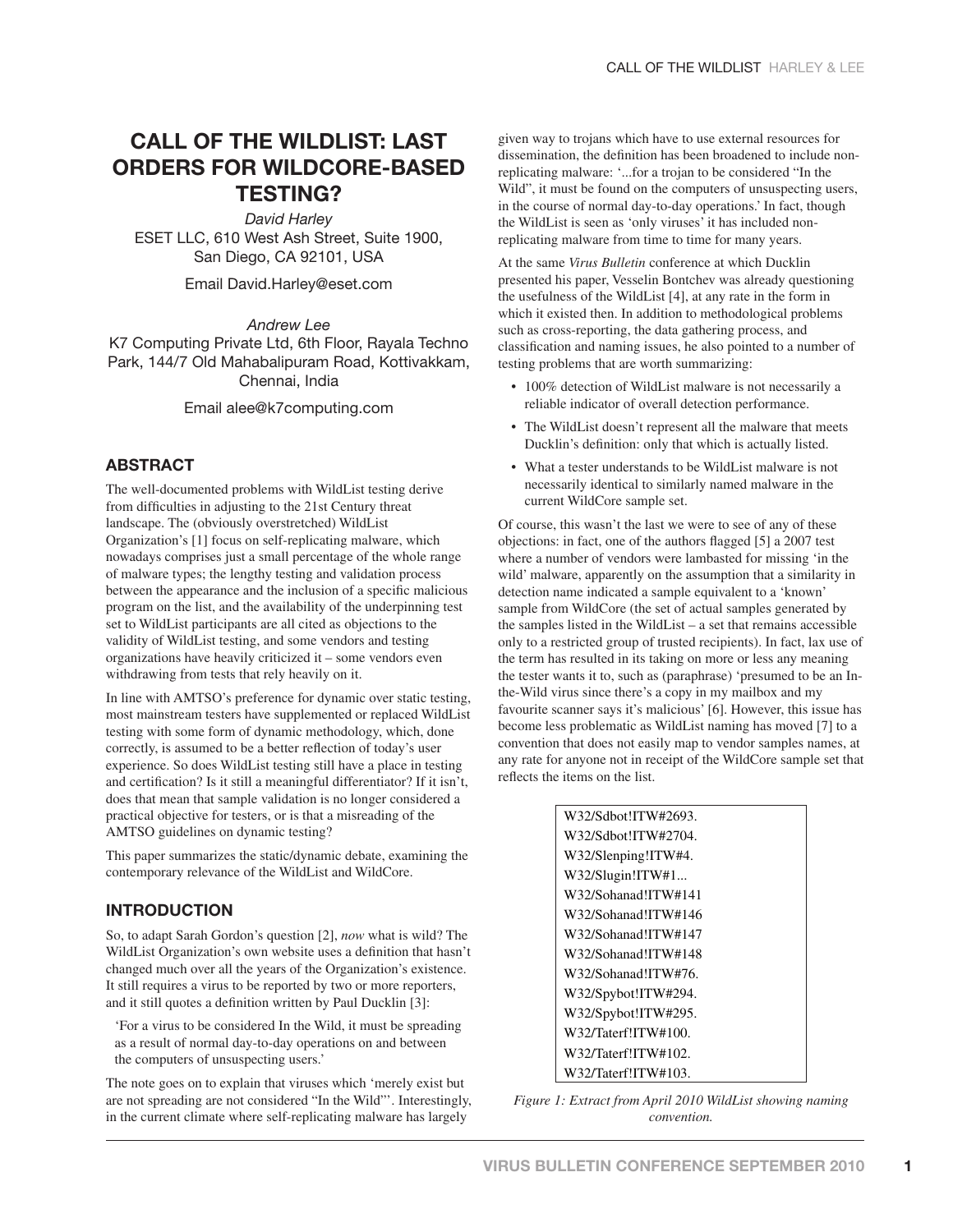Do the other objections still apply? Clearly, the WildList is not a list of all the malware (self-replicating or not) that is in some sense in the wild at any one time. Even if it were or could be that comprehensive, by the time the lengthy validation and classification process is completed, the (more-or-less) monthly list would be even more hopelessly out of date by the time it was published.

While Bontchev commented, quite rightly, that the WildList's 'increased authority' in anti-virus testing entailed increased responsibility, that authority is greatly reduced in 2010. Has responsibility diminished along with that authority? Not, perhaps for the WildList Organization, which continues to represent a (maybe unrealizable) ideal, but many current sources of samples have never lived in a world where such an ideal seemed attainable. Indeed, one of the constant battles for AV vendors and testers alike is to somehow provide more than the most cursory validation of the viability (replicability) of the samples under test, let alone full validation – a goal for which the WildList (laudably) still strives.

## **HISTORY AND EVOLUTION**

What does the history of the WildList tell us about the evolution of the threatscape? The WildList was conceived [1] in a more leisurely time, when viruses ruled the malware roost, definitions updates were monthly or even quarterly [3], most threats remained static in format (and even complex polymorphic malware didn't pose an insuperable problem), and so a collection of everything known to be a current viral threat was a viable objective.

Sarah Gordon's 1997 paper 'What is Wild?' [2] summarizes the development of the WildList in its early years (from 1993), and addresses the issue of what 'in the wild' (capitalization and hyphenation largely optional) means in that context. A simpler summary (including definitions) is still available at http://www.wildlist.org/faq.html, though it seems a little quaint in the current threatscape. In its first incarnation, it was aimed much more at the public, being made freely available 'in hopes to offset some of the "numbers games" being played by some anti-virus product developers'. In 1995, WildCore, the sample set that 'represents the threat to computer users' posed by those malicious programs included in the current WildList, was made available to *ICSA* and *Virus Bulletin* as a tool for regularized testing.

Do we care if malware replicates? Well, we do if it's supposed to replicate: if it fails to do so, it is not a virus (or worm or any other form of replicating sample).

It's important to note here that many viruses are dependent on the host environment. This is particularly true of worms, which may use a particular feature or vulnerability of the host operating system or application in order to replicate, but is also true of file infectors, boot sector viruses and other types of replicating malware. In other words, viruses may only be considered 'viral' within the environment in which they replicate. This is perhaps a rather fine point (and may well be disputed by some) but it is important in terms of testing. Indeed, there are many viruses which may only operate under very specific sets of circumstances, including requiring specific hardware. A simple

example might be a virus that will not replicate under any version of *Windows* but will replicate under *RedHat Linux 4.1*. More commonly, viruses created for DOS executables would not infect *Windows* PE format executables correctly, if at all, and so on. There are also differences between the platforms – just because something will replicate on *Windows 9x*, it will not necessarily do so on *Windows NT* or its successors.

Therefore, for any virus to be considered in the wild in accordance with the WildList's own definition, it must be spreading as a result of normal day-to-day operations on and between the computers of unsuspecting users, whatever those computers may be running as an operating system. This leaves us quite a broad enough spectrum to include any and all replicating malware.

Importantly, this also makes a distinction between viruses that are actively spreading, and those which merely exist but are not spreading. Many viruses never make it into the 'wild'. In the early days, many virus writers would simply send their creations directly to anti-virus companies, as the act of creation was more to do with personal kudos than an active desire to cause destruction – these viruses were not considered to be in the wild. Nor are proof-of-concept malware, 'intended' viruses and so on, which have similarly restricted distribution and/or impaired functionality.

Of course, as we have already pointed out, viruses (we use the word here as a collective term for all the subsets of replicating malware) do not, today, make up the majority of the malware that we see. This has diminished the relevance of the WildList as a definitive list of spreading malware. There are circumstances in which trojans (non-replicating malware) have been added to the WildList, and similarly, for a trojan to be considered in the wild, 'it must be found on the computers of unsuspecting users, in the course of normal day-to-day operations', caveat the same discussion on environment as above.

So, yes, it still matters if viral malware replicates. If it fails to do so, it may or may not still be valid, but that state of being is no longer a purely technical issue of detection, but may also be a matter of design philosophy, where previously it was usually considered enough (by AV vendors, at any rate) to establish whether it was capable of replicating. Now, however, while self-replication is still considered a malicious characteristic, it's not the only malicious characteristic, and isn't even particularly common: some highly visible malware is spreading extremely aggressively and has become widely prevalent by means other than self-replication.

## **WHERE THE WILD THINGS ARE**

In fact, WildList testing is rarely encountered in the context of the sort of one-off comparative test that we associate with magazines, but rather with organizations that offer some kind of certification service: notable examples are *Virus Bulletin's* VB100 [8], *ICSA Labs*' Antivirus Product Certification [9], and *West Coast Labs*' Checkmark [10].

While it's sometimes claimed and often assumed that these organizations base their testing purely on WildCore, this is not actually the case.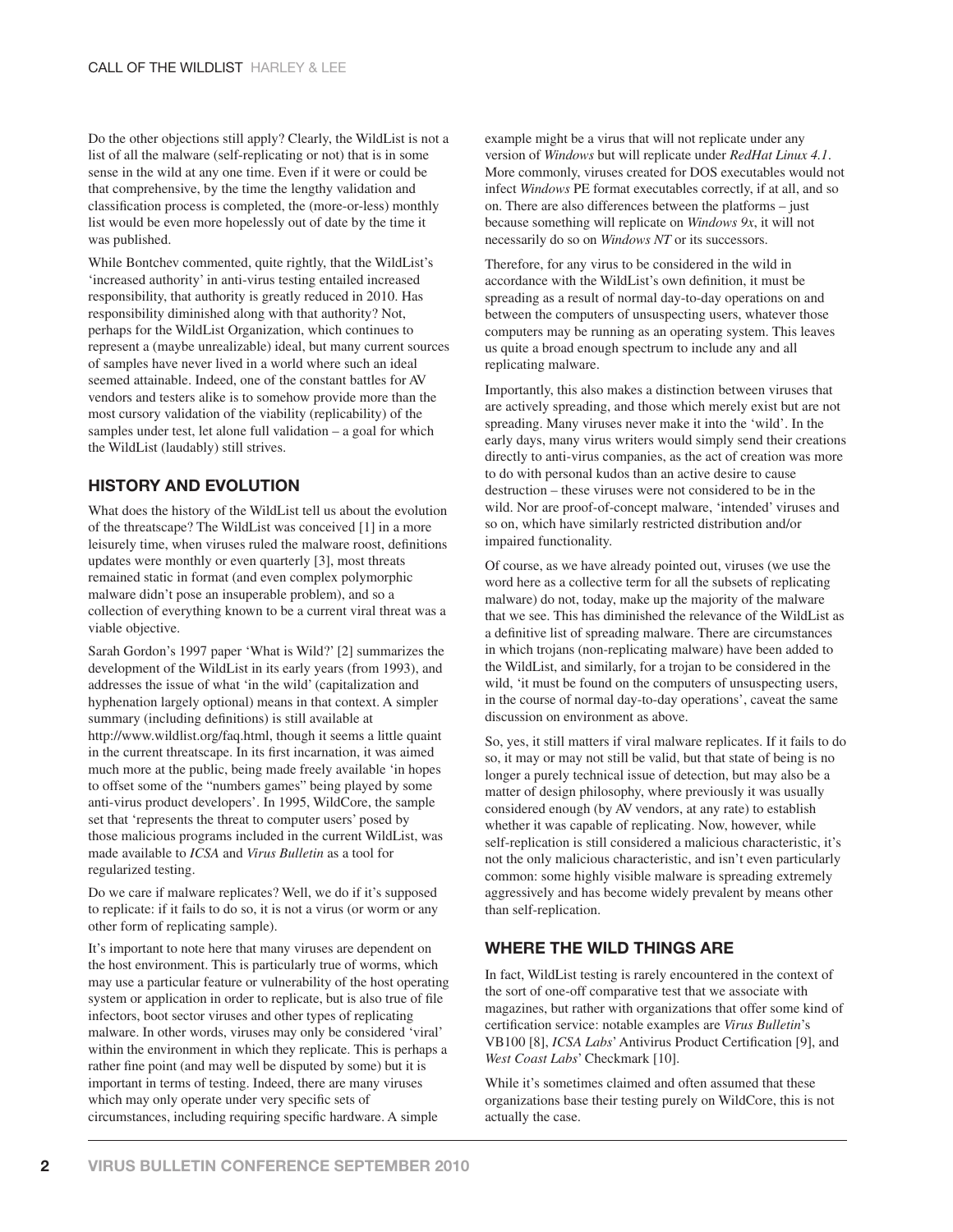While the VB100 is awarded on the basis of detection of 100% of in-the-wild malware (both on demand and on access) with no false positives, other detection tests are also incorporated into *Virus Bulletin* reviews, notably RAP (Reactive And Proactive) [11] testing, which measures product performance over time against 'fresher' malware [12].

*ICSA Labs* offers a range of certification services. While the anti-virus module [13] focuses on 'in-the-wild and other computer viruses' and doesn't include requirements regarding the handling of other forms of (non-replicative) malware, other modules may be used to assess a product's other security capabilities, such as anti-spyware and disinfection.

*West Coast Labs* has been redirecting its energies for some time now towards real-time testing, where samples are collected and tested continuously [14], rather than relying exclusively on WildCore samples, although they also offer a range of more static-based certifications. These often use WildCore as a base, but include their own supplementary sets of validated samples.

## **TUNING OUT THE STATIC**

Static testing reflects a single point in time [15]. Just as you cannot step twice into the same river [16], a test set can only represent a snapshot of the threat landscape that may have some validity at that moment in time. A result based on that snapshot will probably not stay entirely valid for the next few hours, let alone for days or months to come.

A product's detection rates can vary [17], even against a single malicious program, in a way similar to that in which the value of stock-market-listed shares can rise and fall according to the economic environment (and do so on a frequent basis). Therefore, current success in a product's detection against a given list of viruses is not necessarily an indication of future performance (nor even of performance against an alternative list). There are two reasons for this variability:

- Companies often change or revise their detections, either to take account of false positives that might have arisen from the detection, or to bolster or improve previously incomplete detection e.g. to add to the number of close variants detected in a generic detection.
- It's not unknown for a scanner to drop detection for a given threat over time, though there may be a number of reasons for that: configurational changes, threat reclassification, or, of course, a processing glitch. The upshot, though, is that detection of a given sample may be successful or unsuccessful depending on timing.

Clearly, a static test against pre-collected, pre-validated samples using 'passive' scanning is less reflective of the real user's experience of the current threat landscape than a good dynamic test, though frankly we prefer to see a good static test than a dynamic test where the methodology is clearly faulty or where such issues as validation, classification and sample selection criteria are kept as a deep, dark secret by the tester.

While little work has been done in the area of examining detection/prevention over the course of an attack, the recent work of Igor Muttik is instructive in demonstrating such a methodology [15], and it is to be hoped that, in future, dynamic or real-time testing will be able to take account of such variations in detection.

#### **VALIDATION, VALIDATION, VALIDATION**

High volumes of samples are the enemy of careful validation, and it is worth noting that the rules that WildCore recipients are required to obey state that the recipient must always replicate the samples before any subsequent use is made of them. This has on occasion highlighted problems with an initial sample, and is one way to ensure the ongoing quality (in terms of validity) of the set. If nothing else, it ensures that a test of a product against a WildCore-based sample set will at least be a test against valid and viable replicating malware. We'll discuss validation more thoroughly later.

As soon as it becomes impossible to validate the samples within a test set individually (whether manually or by automated means), a larger margin of error is introduced and the method of collection becomes a major source of potential bias. Indeed, at this point it's JUNC (JUst a Nameless Collection). This is, of course, the strength (and weakness) of the WildCore set: it is fully validated, and this is why it takes so long to compile it – leading inevitably to accusations of its being dated when delivered. In this sense, the WildList's concentration on viruses makes things simpler (it's far, far harder to validate a trojan on any day of the week), but this is also a strength – we know (fairly) unequivocally that missed detection of a WildCore sample is truly an error of omission.

## **STATUS QUO, QUO VADIS?**

Well, Status Quo will probably be continuing to deploy more or less the same riffs as they have since the 1970s. WildList testing, however, has to move beyond the tried and tested (no pun intended). Happily, this isn't news to the testers who still use WildCore as a major component of their methodology.

At this time such methodologies are largely associated with the more established certification specialists (*West Coast Labs*, *Virus Bulletin*, *ICSA Labs*), whose core functionality is based not on comparative testing (ascertaining which is 'the best' product) but on confirming that tested products reach an acceptable standard. However, in at least the above-mentioned cases, these testers have adapted, updated and modified their tests to include more modern and relevant testing methodologies. The fact that they continue to test based on WildCore is for the very good reason that many products continue to fail against that very benchmark.

So, why has this approach fallen out of favour with the anti-malware industry in general? Well, in fairness, this is a complex issue, and many products employ multiple methods, complementary to file scanning, that will, in an ideal situation, prevent the infection of a system. But where now for the WildList, and for the AV and product testing industries?

It is important, and almost certainly inevitable, that testing will evolve to a point where testers employ mathematical principles in calculating test scores rather than simply compiling lists of samples against which tested products either 'pass' or 'fail' detection. Knowing the margin of error in their sample sets (that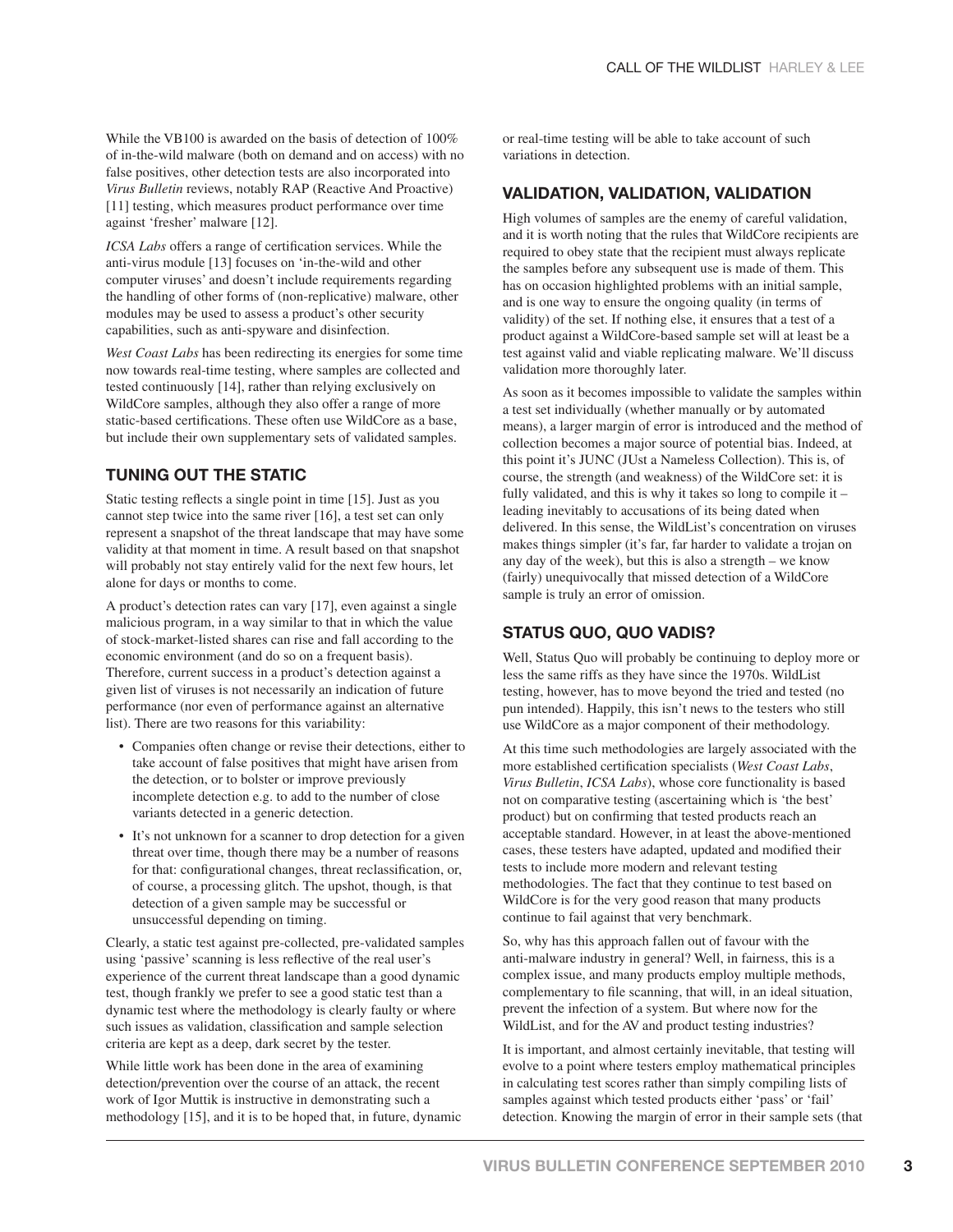is, how much junk/clean/corrupt stuff is in the set) is also an important factor, as is the idea of assigning an importance to a sample under test. Perhaps some weighting could be based on knowing when and how (or if) the sample was validated: for example *fully validated*, *partly validated*, or *unvalidated*. Furthermore, working on tests that will produce a detection score over time, rather than at a static point, will inevitably show up where companies are failing to truly protect the users [15].

As things stand, the WildList reflects a static approach to detection and to testing in more than one sense, whereas modern malware frequently morphs, and as we have pointed out, is less frequently replicative in the traditional sense.

Let's be clear, though: when we discuss static testing, we don't mean that this excludes the possibility of testing that includes execution of the sample under test – indeed, 'on-access' tests were an attempt to address this. We mean rather that the malware itself is not collected during the test, or as part of the test the systems are not exposed to 'live' or 'real-world' scenarios that much more accurately reflect the way that users would encounter malware on their systems.

## **PERHAPS, PERHAPS, PERHAPS**

Perhaps there is a way to update the protocols of the WildList to reflect the modern threatscape and to include a more representative portion of families along with some sort of prevalence-based data – indeed, internal discussions within the WildList Organization have mooted the inclusion of such capabilities for some time.

Perhaps the previously attempted idea of the 'real-time' WildList can be revived and reliably implemented (this is no easy task, and it is far from a criticism to mention that it was not particularly successful in its earliest incarnation) so that the time between updates of the WildList (currently monthly) can be significantly reduced. This, of course, raises the ugly question of further financing and staffing of what is essentially a public service to testers and AV vendors.

Perhaps when more companies have adopted and are publishing IEEE standard [18] malware metadata for sample sharing and tracking, these feeds can also be applied to creating a 'wildlist' for use in testing. It may also be that such a move could make regionalized reports more relevant – something that the WildList as it stands has largely lost the ability to do. Indeed, performance on regional threat detection is something that has gone largely unmeasured in testing, even though regional factors can have a major (but mostly ignored) impact on detection testing.

# **STILL CRAZY AFTER ALL THESE YEARS**

So, is it wholly useless to base any test on WildCore? In our opinion it is premature to dismiss such testing entirely when there are still so many products which simply fail to achieve full detection in WildList-based tests, on a regular basis. Leaving aside the thorny question of false positives (which form a significant part of *Virus Bulletin's* WildList-based VB100 certification), there are still very many failures, and many problems showing up in the test. In April 2010 John Leyden

wrote a report [19] that highlighted the problems that arose for many products during testing against the *Virus Bulletin* set – where 20 of the 60 products failed to achieve the VB100 award (the actual VB100 award only depends on full detection of the WildList and generating no false positives, not [as is sometimes wrongly assumed] detection of all the malware in *Virus Bulletin*'s test set [or even all the malware in the world!]). As a basic benchmark of competence, surely such a test has a value, if only to back up the view of Vesselin Bontchev that:

'An AV product which detects 100% of the WildList viruses is not necessarily acceptably good. It is only not unacceptably bad.' [4]

## **CONCLUSION**

'The problems that exist in the world today cannot be solved by the level of thinking that created them.' [20]

There are a number of conceptual problems with detection testing. For one, in most cases, it doesn't take into account an unascertainable margin of error. For another, it's largely based on the assumption that testers are better at collecting and selecting samples than AV vendors, and that assumption doesn't really stand up to scrutiny. There is a difference, though, between detection testing as it's carried out for certification purposes or to affirm that a product meets a better than minimum standard, and testing that's intended to ascertain which of a range of products is 'the best'. The fact that WildCore consists of shared samples is sometimes presented as weakening its validity, and even as somehow conspiratorial. But if WildList testing is so easy to 'game', why doesn't every vendor manage to achieve regular VB100 awards? Should it really be the tester's role to 'trick' vendors into false negatives with esoteric sample sets in the hope of separating out clear winners and losers, in a field where the margin for error of so many tests is already so high? When sample sharing between vendors (and indeed with mainstream testing organizations) forms a critical part of the industrial ecosystem that supports and (partially) protects the customer, it seems odd that this particular shared resource attracts so much criticism [21]. (Perhaps less so when it comes from competitors in the testing industry.)

Not so long ago we asked the question 'who will test the testers?' [22]: much of the general population seems to take it for granted that almost anyone who performs a test of some sort is qualified and equipped to perform accurate testing, and yet the ways in which the skill and professionalism of the tester can be tested remain limited. A lab's conformance with quality standards such as ISO/IEC 17025 gives some indication of its professionalism, though it doesn't directly assess the quality of the lab's samples and methodology. The Anti-Malware Testing Standards Organization (AMTSO) has a mechanism for assessing a test's conformance with the 'fundamental principles of testing' defined by the organization retroactively, but has shied away to date from offering any form of accreditation for testers (individuals or organizations).

It may be that until we see methodologically sound 'testing of testers' we will have to accept that there is still a place for 'best endeavours' testing based on sample sets that lack freshness but are known to have been validated. Clearly, though, certification